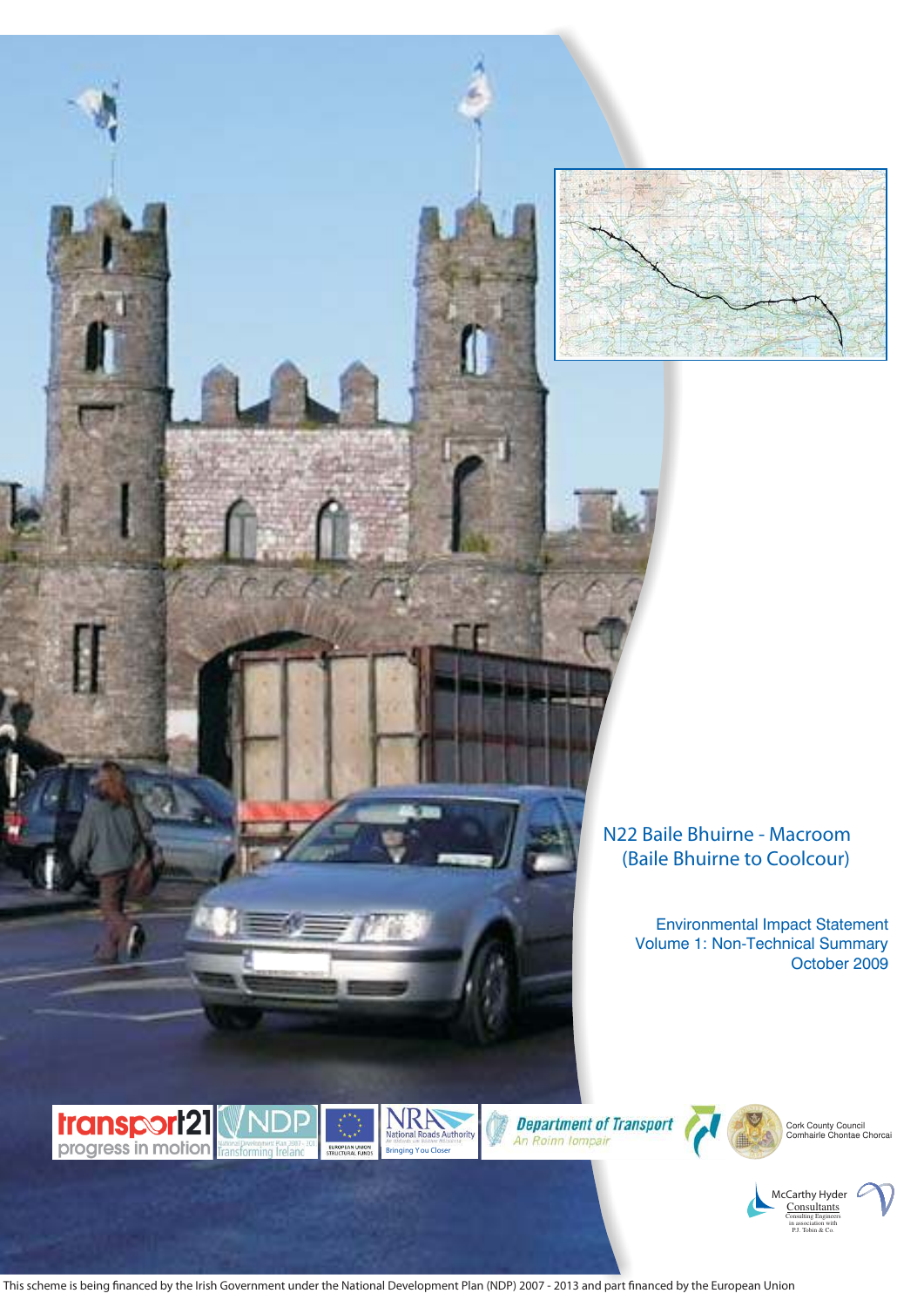## N22 BAILE BHUIRNE – MACROOM

(Baile Bhuirne to Coolcour)

# **ENVIRONMENTAL IMPACT STATEMENT**

# **VOLUME 1 NON-TECHNICAL SUMMARY**

| Document Title:   | <b>Environmental Impact Statement</b> |
|-------------------|---------------------------------------|
| Document Ref(s).: | NE02426/R9/1                          |

| Date            | Edition/Rev    | <b>Status</b> | Originator | Checked    | Approved   |
|-----------------|----------------|---------------|------------|------------|------------|
| October<br>2009 | R <sub>9</sub> | Final         | LC         | <b>TC</b>  | <b>TC</b>  |
|                 |                |               | Khitter    | $\pi$ Cele | $\pi$ Cele |
|                 |                |               |            |            |            |
|                 |                |               |            |            |            |

This report has been prepared for Cork County Council, in association with the National Roads Authority, in accordance with the terms and conditions of appointment for consulting engineering services in connection with proposed national roads project N22 Baile Bhuirne – Macroom (Baile Bhuirne to Coolcour). McCarthy Hyder Consultants cannot accept any responsibility for any use of or reliance on the contents of this report by any third party.

Cork County Council County Hall Cork

 $\overline{a}$ 

 McCarthy Hyder Consultants Nutgrove Office Park Rathfarnam Dublin 16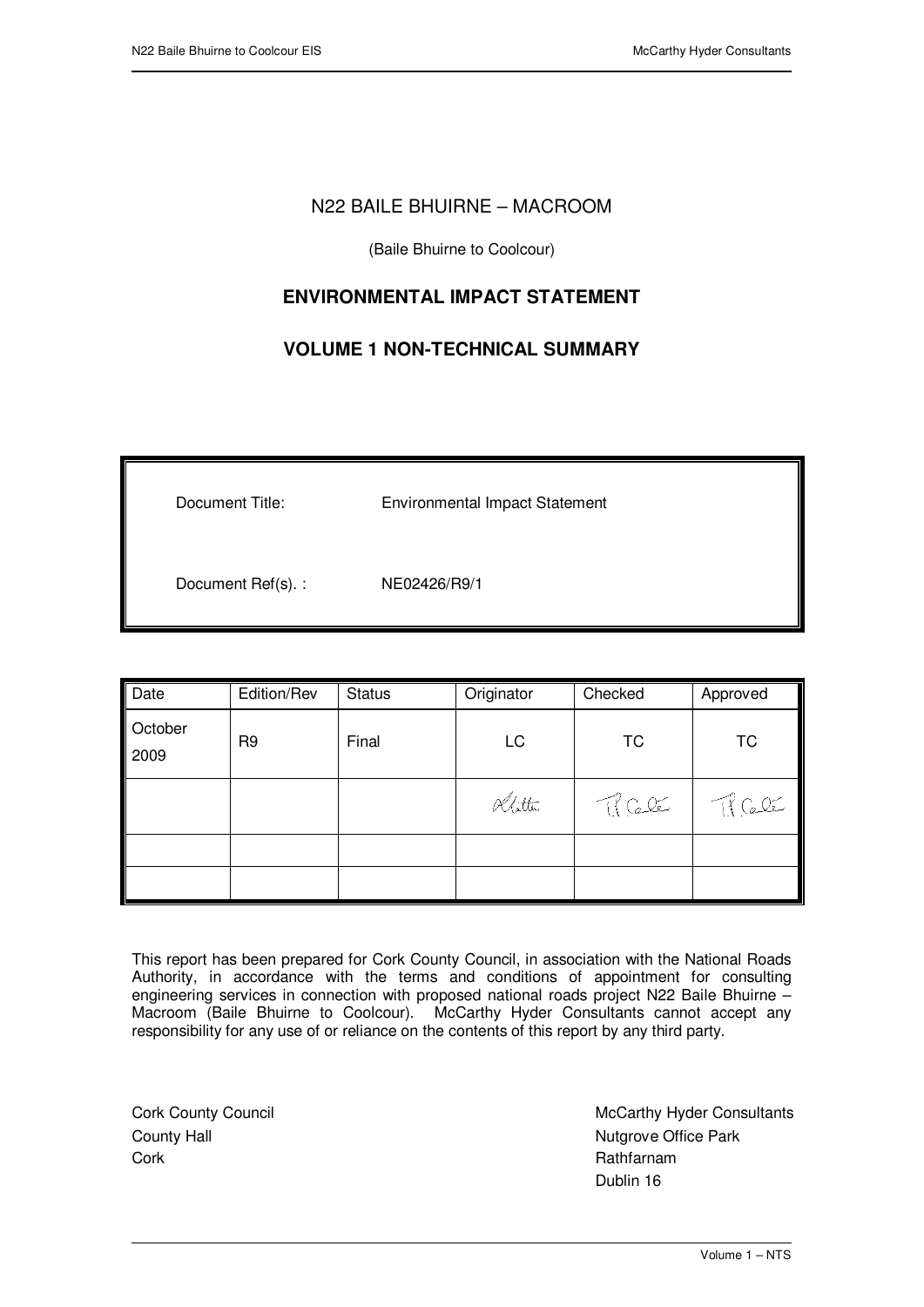#### $1 \qquad \qquad$ ntroduction

### 11 General

This is the Non-Technical Summary (NTS) of the information contained within the Environmental Impact Statement (EIS) for the N22 Baile Bhuirne to Macroom (Baile Bhuirne to Coolcour) proposed road development. This NTS is divided into the following sections:

- Introduction
- Road Development Description
- Impact of the Road development
- The Way Forward

It has been prepared by McCarthy Hyder Consultants on behalf of Cork County Council and in association with the National Roads Authority (NRA).

The EIS documents the impacts that the road development would have on the environment should it proceed. This included the consideration of the effects on:

- Planning
- Socio-Economics
- Agricultural Land
- Landscape and Aesthetics
- Surface Water Quality and Drainage
- Ecology (flora, fauna and fisheries)
- Cultural Heritage
- Air Quality
- Noise and Vibration
- Non-Agricultural Land Use and Amenities
- Geology
- Hydrogeology
- Inter-relationships

## 1.2 The Requirement for an Environmental Impact Statement

The EIS has been prepared in accordance with the relevant national and European legislation relating to both road development and the need for the assessment of the effects of certain public and private projects on the environment. Relevant Guidelines, including the National Roads Project Management Guidelines and Environmental Planning Guidelines and the Environmental Protection Agency (EPA) Guidelines on the Information to be contained in Environmental Impact Statements (March 2002) and Advice Notes on current Practice (in the preparation of Environmental Impact Statements) (September 2003) have also been taken into consideration during the preparation of the EIS.

### 1.3 Public Consultation

The EIS has been prepared following consultation with statutory and non-statutory bodies, as well as local interest groups and the public. Consultation has been conducted throughout all stages of the road development from the identification of environmental constraints to the selection of the preferred route corridor and the development of the road development. The aim of the consultation was to inform the public of the extent of the Study Area and the constraints identified to date. The objective was also to give the public the opportunity to highlight aspects of local concern or special interest to be taken into account in the planning and design of the road development.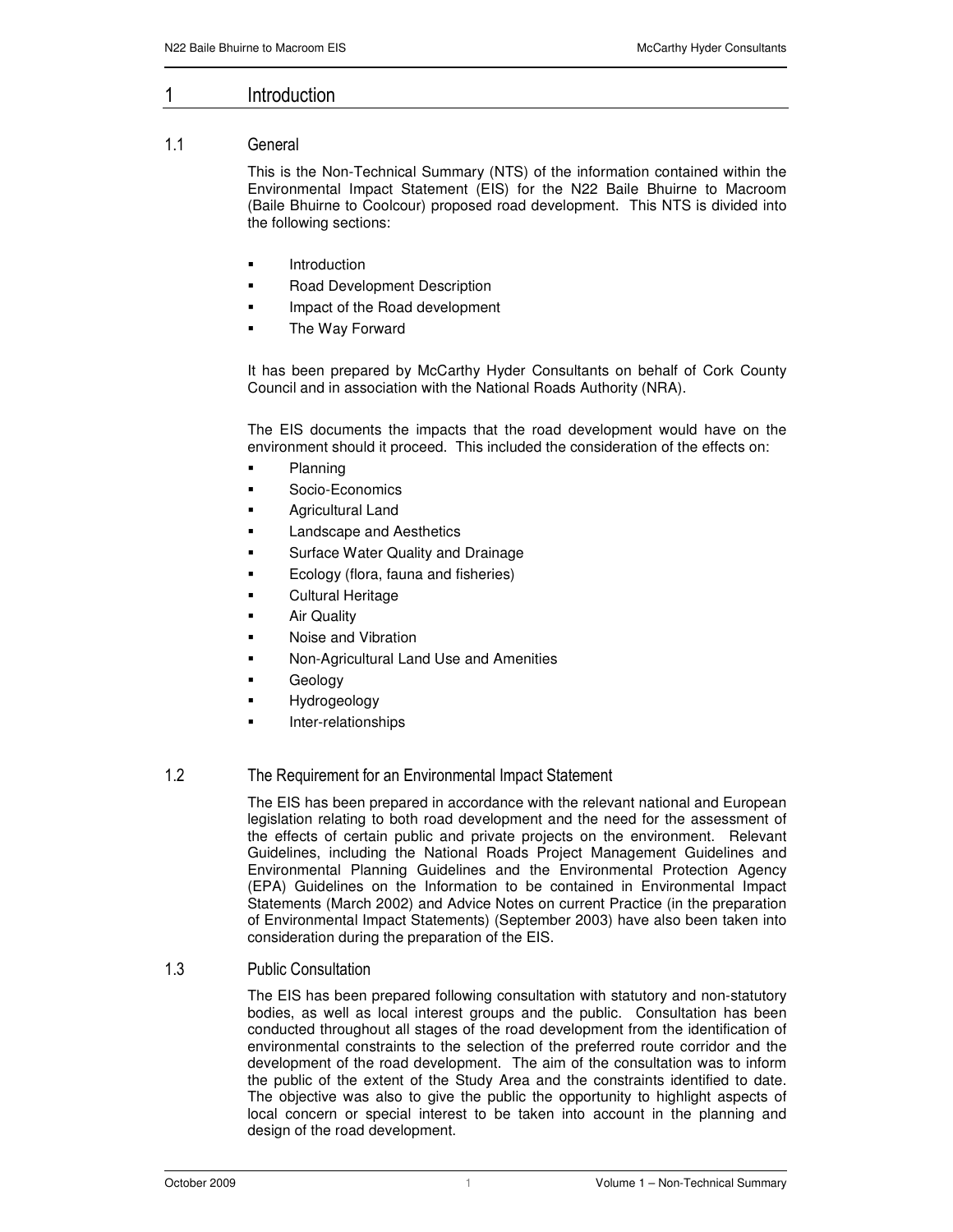## 1.4 The Existing N22

The N22 is a National Primary route, which runs from Cork City to Tralee. The existing N22 route is a single carriageway passing through several towns and villages, including Macroom, Baile Mhic Íre and Baile Bhuirne. Sections of road with reduced width hard shoulders or verges are also present. The N22 is prone to congestion and traffic jams at peak hours. Along the existing N22, there are many at-grade accesses and junctions, which have reduced visibility for drivers. Overtaking opportunities along the route are limited because of landscape, traffic levels and the many curves and corners along the road.

## 1.5 Objectives of the Road development

In accordance with the National Development Plan and Transport 21, the main objectives of the N22 Baile Bhuirne to Macroom Road development are:

- Provide a high quality road for this strategic route.
- Provide a National Route with sufficient capacity and required level of service.
- Remove traffic congestion along the National Primary Route by removing bottlenecks.
- Reduce capacity deficiencies.
- Maintain existing roads for local traffic.
- Improve safety along the existing roads and at junctions/ accesses.
- Regulate and reduce journey times for long distance and local traffic.
- Minimise environmental and social impacts on the local residents and communities along the existing N22.

In addition, the road development will:

- Provide an adequate transport infrastructure, which will support trade, industry, & economic growth at a local, regional and national level.
- Improving the standard of the road network will enhance the reliability of the road transport system and reduce congestion and journey time variances.
- Remove national traffic from the roadside towns and villages improving the living conditions within these areas. In addition reducing high speed through traffic and noise and air pollution in these communities.
- Reduce road accident fatalities.

#### 1.6 Development of the Road development

In 2001, MHC were commissioned to start the development of the road development by undertaking a Constraints Study and a Route Corridor Selection Study.

During the Constraints Study Stage, information was gathered on potential constraints within the Study Area, which could affect the design and location of the road development. Studies covered planning, ecology, landscape, cultural heritage, geology, surface water quality and drainage and agriculture. The studies involved consultation, desktop investigations and site visits.

Following the initial work carried out at the Constraints Stage, a number of provision concept alignment corridors were developed and a Preferred Route Corridor was identified based on an assessment of economic, engineering, environmental and operational factors.

Further to this, a Route Corridor Options Development Workshop and Public Consultations were undertaken on the recommended preferred route corridor resulting in some realignments and changes to produce the design of the road development.

Issues raised during Public Consultations and landowner meetings have been addressed during all stages of the road development.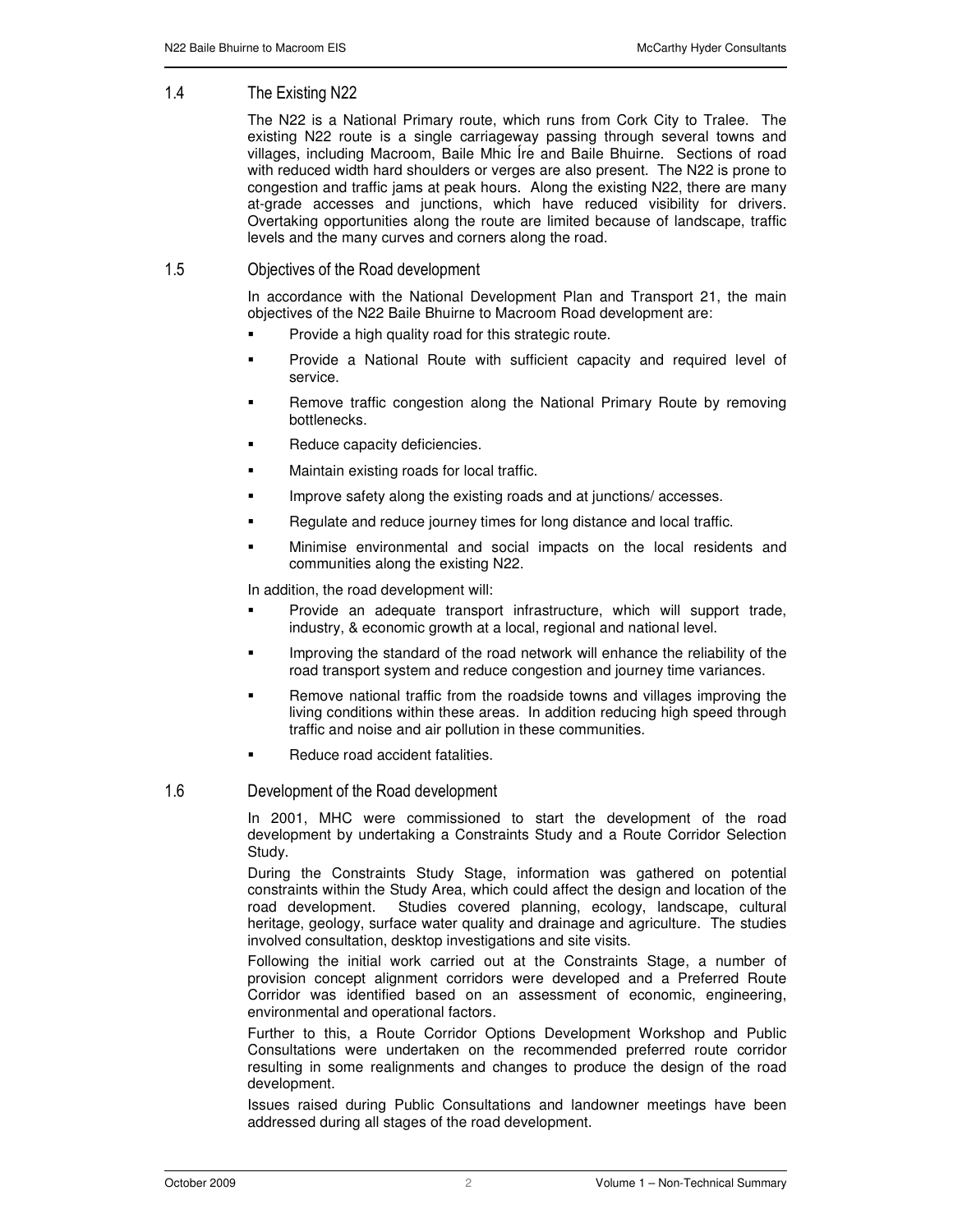#### $1.7$ EIA of the Road Development

The assessment of impacts, the prediction of environmental effects and the proposed mitigation measures are based on the design of the road development. The design and the environmental mitigation measures will be refined and developed during the detailed stage before construction. Strict contract requirements and close supervision will ensure that the detailed design, including environmental mitigation measures, will be of the required quality and meet the requirements set out in the EIS.

# 2 Project Description

## 2.1 Overview of the Proposed Road Development

The road development at present comprises of approximately 22km of dual carriageway with four junctions.

The proposed road development commences to the west of Baile Bhuirne, tying into the existing N22. The road development continues in an easterly direction across the Bohill River and then crossing to the south of the existing N22 in the townland of Cúil na Cathrach. The route then continues in an easterly direction south of the existing N22 until it crosses the existing N22 for a second time at Carrigaphooca. Continuing in an easterly direction the route crosses the River Foherish and passes to the north of Macroom. The road development then crosses the River Laney and River Sullane and rejoins the existing N22 south of Macroom, where it ties into a proposed roundabout at Coolcour.

The Preliminary Design will consist of:

- A total of four bridge crossings on the proposed road development: Bohill, Foherish, the Laney and the Sullane. The Foherish and the Laney crossing bridges will be clear span structures with their abutments set back a minimum of 5m from the riverbank edge. The Sullane crossing is proposed to be a two- span structure with a central pier in the river channel. The Bohill crossing will be a two span structure will no impact to the river channel. The Owengarve river will be diverted.
- Crossings of the proposed road development will be provided via road bridges and accommodation bridges. These structures will be provided as underbridges or overbridges.
- Accommodation roads will provide private means to link access points with the local road network.
- Provisions for drainage, traffic signs, road lighting (at junctions only) will be made in-line with national guidelines.

#### $2.2$ 2 Traffic

A traffic survey and predictions of traffic levels have been undertaken for this road development. The traffic flow projections show that by 2012, traffic flows on the existing N22, to the west of Macroom and in the town of Macroom itself will grow to approximately 15,500 vehicles per day. Without the road development in place and with no improvements made to the existing N22:

- Traffic delays along the route would increase;
- Delays would result in increase in vehicle operating costs;
- The average number of annual accidents would increase;
- The increase in traffic on the existing N22 would give rise to an increase in noise and other impacts to local communities.

With the road development in place in 2012, the majority of traffic on the existing N22 will divert to the new route. In overall terms, the improvements in environmental quality in the towns and villages will be significant. The reduced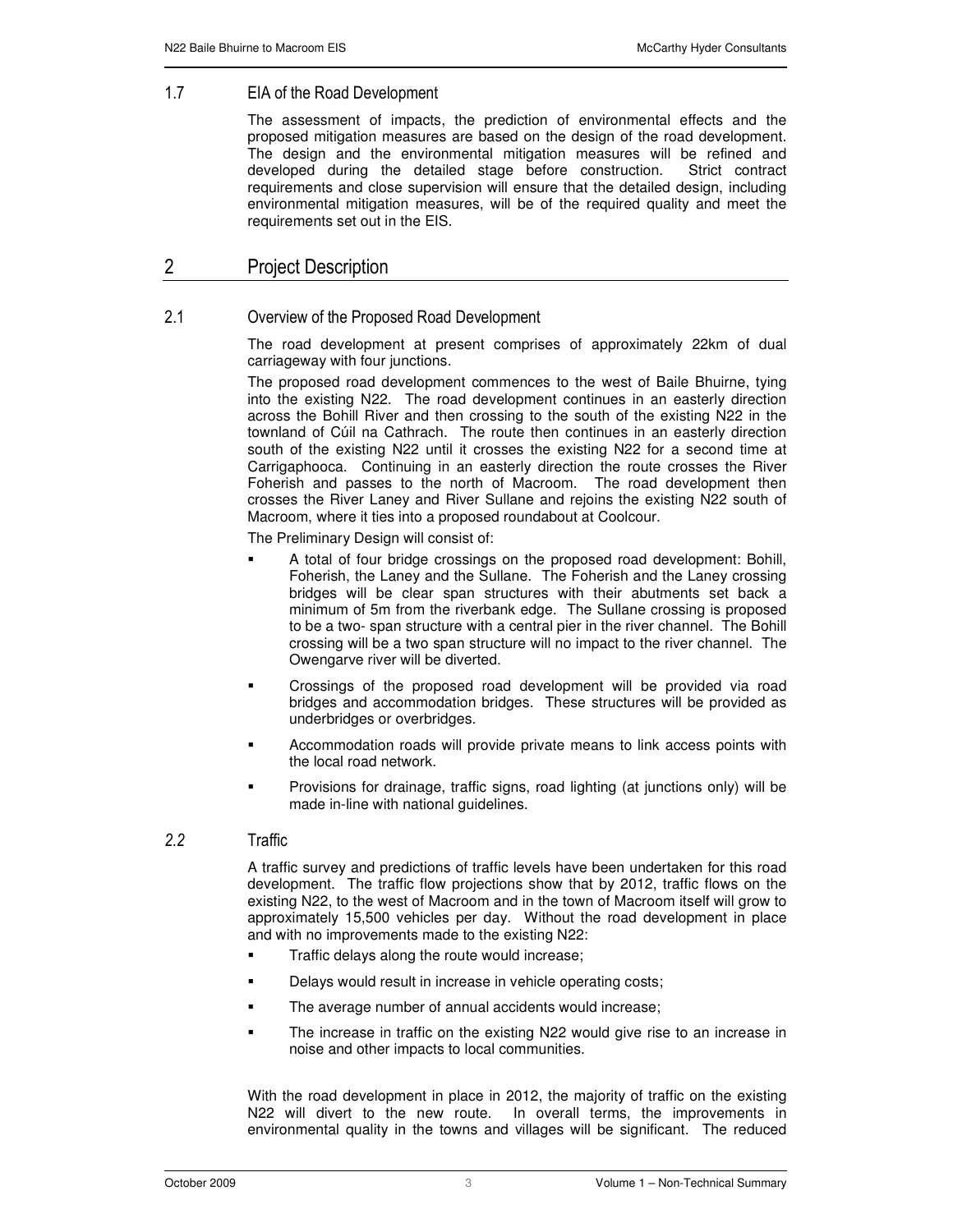levels of traffic will particularly benefit cyclists and pedestrians. It is anticipated that when the road development opens in 2012, through-traffic flows will significantly decrease in Baile Bhuirne and Baile Mhic Íre, creating a more pleasant environment in these villages. The reduction in traffic in Macroom will improve the setting of the town and improve congestion along the main street.

#### -Impacts of the Road Development

## 3.1 Construction

Subject to approval by An Bord Pleanála and other approvals, the construction of the road development is due to begin in 2010 and is anticipated to last approximately 2 years. During this period there will be beneficial impacts on the local economy as a result of employment and the use of local materials and facilities. There will, however, be localised temporary disruption on local communities resulting from the construction of the road, such as movement of construction vehicles, access to properties, noise and vibration from plant etc., which will be mitigated as far as possible by imposing working constraints within an Environmental Operating Plan. The Environmental Operating Plan will be put in place by the contractor before the start of the construction phase to ensure that best practise is employed for all the elements of work and to safeguard the environment. It will be the aim of the contractor to ensure no pollution or siltation occur in the crossed rivers and streams. Further impacts associated with construction activities are described within the following specific subject areas.

## 3.2 Plans and Policies.

The road development is in line with the relevant national and local planning strategies. These include the National Development Plan 2007 – 2013 Transforming Ireland, A Better Quality of Life for All; the National Spatial Strategy for Ireland 2002-2020: People, Places and Potential; the Department of Transport - Statement of Strategy 2005 – 2007; and, Transport 21. The road development will have a positive impact on Plans and Policies.

### 3.3 Socio-Economics

The overall benefit of the road development will be the increased accessibility that the road development will bring to the area. This will significantly increase the potential for further economic development, including tourism.

Macroom, Baile Bhuirne and Baile Mhic Íre are all located on the N22 National Primary Route. This has implications in terms of traffic congestion, traffic encroachment into shopping districts and residential areas, delivery problems, and noise and air pollution.

The reduction in congestion on the existing N22 will significantly improve residential and environmental amenity, improve safety and help enable further development. However, the road development is likely to have a negative impact on existing businesses, such as filling stations and restaurants, which rely significantly on passing trade. Mitigation measures such as road signage will be necessary to limit the impacts. There will some landtake from a haulage yard at the Gurteenroe Junction. This will be a slight negative impact to the business. Overall there will be Moderate Positive socio-economic impact as a result of the road development.

## 3.4 **Agricultural Land**

The proposed road development will affect 72 farms. Of these 12 are dairy farms, 54 are Other Grazing Livestock farms, 1 is a mixed crop and livestock farm, and 4 are categorised as other farms (forestry, equestrian or dog rearing enterprises).

The agricultural land take required for the construction and operation of the road development is approximately 182 ha. The loss will not be significant at a national or county level.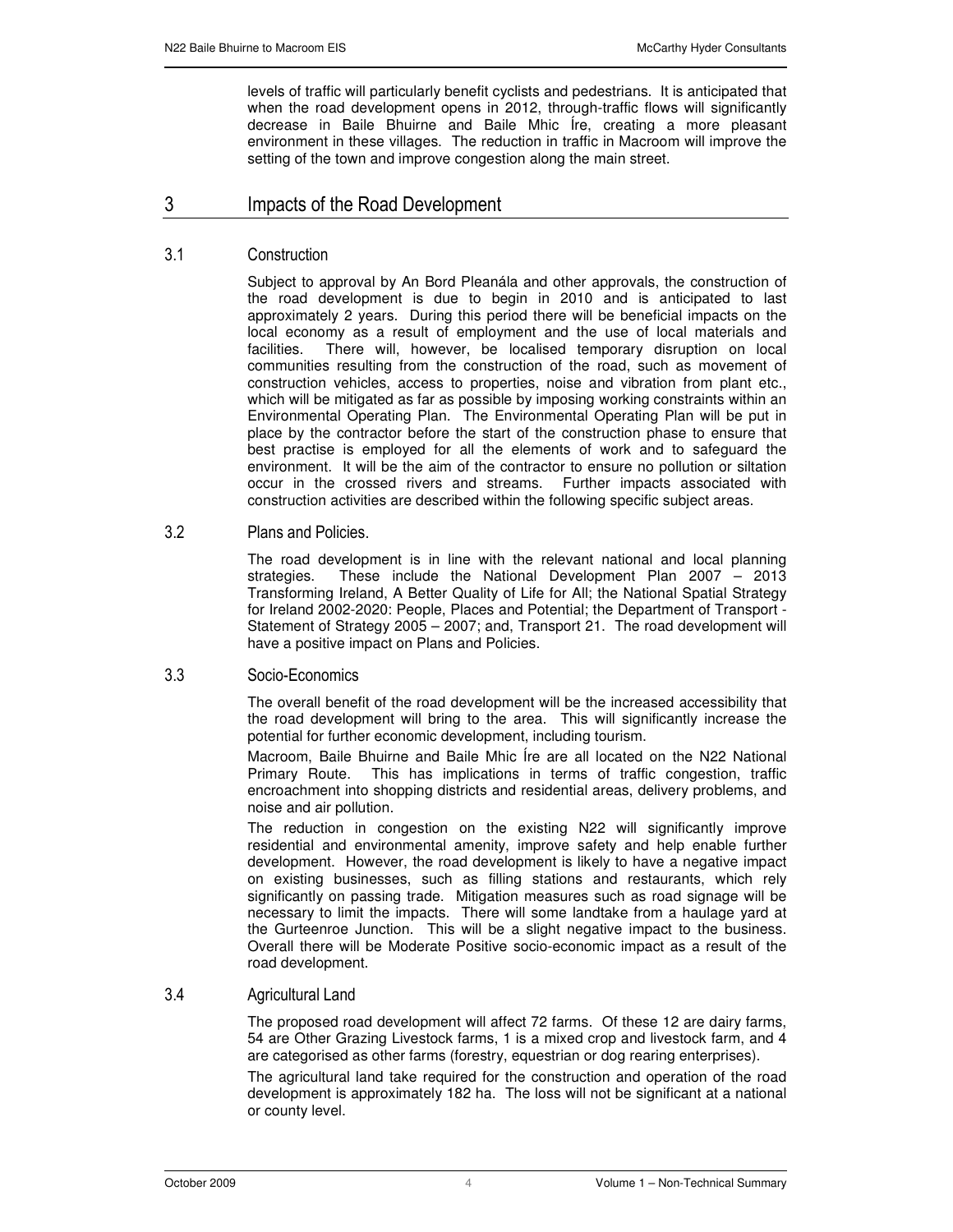Forty farms are affected by severance (56% of all farms along the proposed road development).

Temporary impacts will occur during the construction phase, including temporary noise and dust generation through earthworks activities and transportation of materials. Alterations to access arrangements during the works will be discussed with the landowner in advance. Any field drainage systems affected will be reinstated as part of the accommodation works. Construction works may temporarily affect surface water sources used for agricultural purposes. Mitigation measures for surface water sources will be carried out. If a water supply is affected during construction, an alternative water supply will be provided. The Contractor will employ measures to prevent the spread of dust and mud onto public roads.

Liaison between the Contractor and farmers during the works will also minimise difficulties caused by the restriction of access to severed land parcels.

Access tracks will provide landowners with access onto the local road network, access between multiple land parcels severed by the road development and avoid the requirement for direct access onto the road development. Access tracks will be provided where necessary to link access points with the local road network or as a means of crossing the mainline. Other small parcels of severed, landlocked land will be acquired through the Compulsory Purchase Order process.

Overall, there will be a significant negative impact on farms affected.

### 3.5 Landscape and Aesthetics

The road development will pass through a rural landscape with numbers of local hills, enclosed by hedges, rocky outcrops and woodland clumps and the Sullane river. The area is crossed with narrow lanes, and side roads connecting a scattered settlements. The majority of areas are of Good and Very Attractive landscape value, there is also an area designated as 'Scenic Landscape'.

The road development will, however, improve the general environmental quality of the town of Macroom and the settlements of Baile Mhic Íre and Baile Bhuirne by reducing traffic volumes passing through these areas.

There will be 66 residential groups receptors that will experience a significant adverse visual effect due to the potential daytime effects of the road development. The majority of property groups (249) are considered to receive only minor or no impacts as a result of the road development on opening. The level of the impact will be reduced as the proposed landscape planting becomes established.

As a result of the proposed road development lighting and vehicle headlights along the road development, there will be an impact to 68 property groups on road opening. This impact will also be reduced as proposed landscape planting becomes established.

### 3.6 Surface Water Quality and Drainage

There are a number of surface water features within the study area of very high water quality. The Rivers Foherish, Laney, Sullane, Bohill and Owengarve are the main watercourses to be affected. Any impacts on waterbodies during construction will generally be temporary. Impacts on the water quality of the main rivers can be mitigated such that the residual impact is judged to be of low significance. The strict mitigation measures will be put in place to control water quality impact with the diversion of the Owengarve River.

There will be an overall minor beneficial impact on water quality as a result of the proposed road development. This is because no measures to treat run off from the existing N22 and as the majority of traffic will divert to the road development there will be less pollutants and less risk to the watercourses in the area.

Flood risk studies have been undertaken for these rivers and show that the road development will not significantly change the current flooding situation in the area. Strict mitigation measures will be in place to ensure to water quality impact during the construction of the road and when the road development is in operation.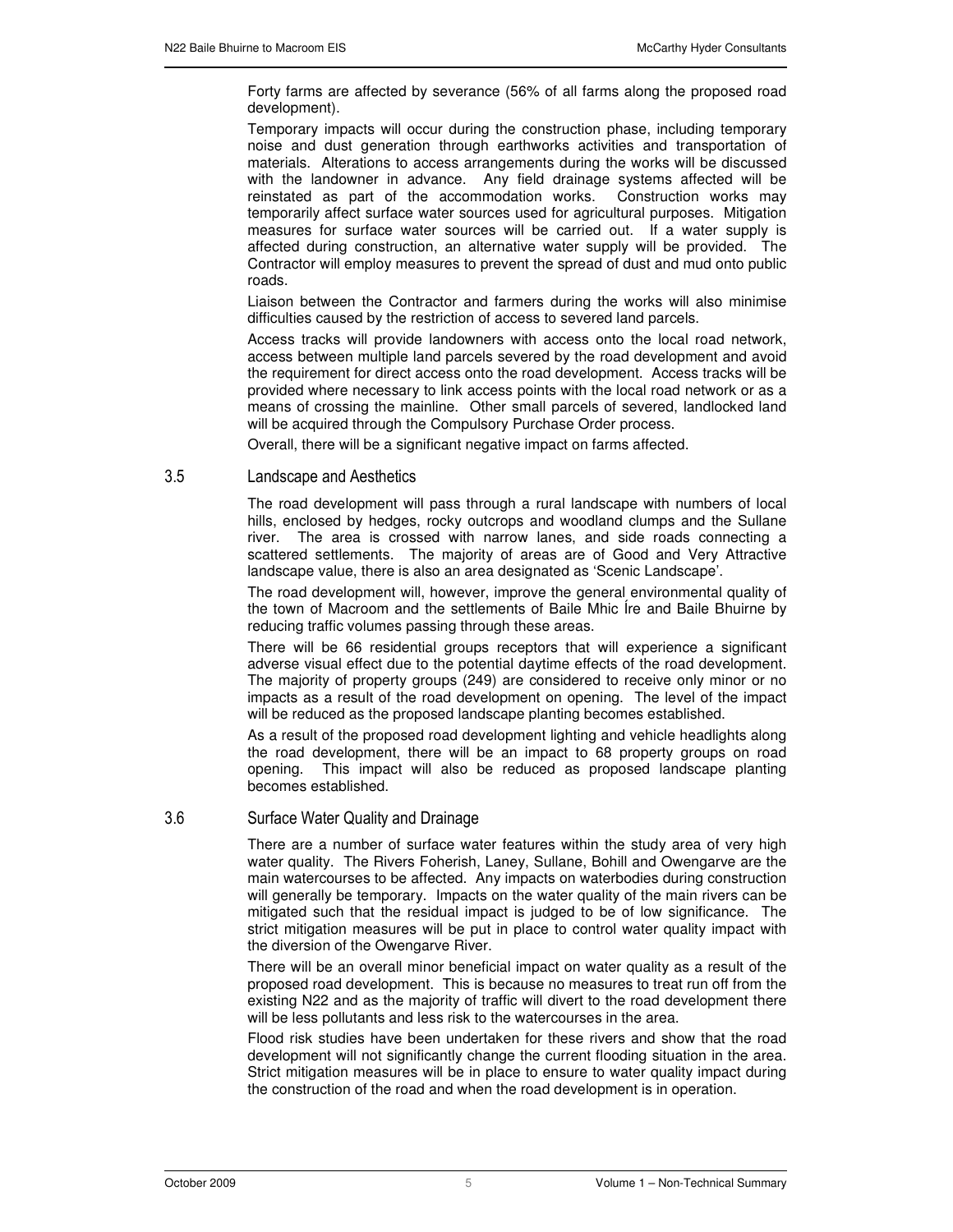There will be no significant changes in the extent of flooding as a result of the proposed road development. There will be no additional flood risk to any properties or infrastructure.

3.7 Ecology (flora, fauna and fisheries)

There are no designated sites directly impacted by the road development.

There are 25 Sites of Ecological Interest (SEIs) ranging from local importance, national importance, moderate, low and high value. Of national importance are the River Sullane, River Laney, and the Foherish River all having significantly important bankside vegetation. Local importance with moderate value includes the Sullane Delta wetland area with habitats for waterfowl with riparian woodland and deciduous woodland. Local importance with high value including the Glananarig Woodlands with semi-natural habits with Sessile Oak.

As well as direct impacts in terms of habitat loss and resultant habitat fragmentation, there is potential for indirect impacts outside the land take area of the proposed road development. The most likely indirect impacts of the proposed road development on ecological features are air pollution impacts and hydrological impacts. It is possible that indirect hydrological impacts, in the form of alterations to surface water patterns, may have impacts on wet grassland areas outside the land take of the road development in these areas.

There is one bat roost identified as being demolished as a result of the road development. This is a roost of approximately 5 brown long-eared bats in an agricultural shed at chainage 1,900, which will be demolished. The study area is of considerable importance to a range of bat species, including lesser horseshoe bats and seven other species of bats. Measures will be implemented to safeguard any bats roosting within trees and to mitigate for loss of roost sites, foraging habitat and flight paths. Compensatory planting of hedgerows and tree lines has been incorporated into the landscape proposals and will help replace flying and feeding corridors severed by the route. Bat roosting boxes will be erected in appropriate locations to compensate for the loss of roosting sites.

Other protected mammal species, which have been identified within the vicinity, include Badger; Otter; Red Deer; Red Squirrel, Sika deer; Hedgehog; Pygmy shrew and Irish (mountain) hare. Potential impacts of these mammal species include, habitat loss; increased risk of road casualty; habitat fragmentation; the loss of holts, potential holt sites, couches and food resources; disturbance; and effects resulting from deterioration in water quality. Mitigation measures for the three badger setts that will directly be affected include exclusion of impacted setts, provision of underpasses and badger fending where appropriate. Culverts and bridges are designed and constructed in such a way that otters are not deterred from passing along watercourse that path beneath the proposed road development. Otter-proof and deer fencing is provided to deter or prevent these mammals from gaining access to the road carriageway.

The following bird species are those recorded in the vicinity of the road development that are of high conservation concern: Hen Harrier; Barn Owl, Merlin; Lapwing; Curlew, Black-headed Gull and Kingfisher. Wherever these birds are present, suitable mitigations measures will be implemented to prevent any impact upon the population.

Surveys have shown that Cascade Wood and the area of the road development to the north of Ballyvourney supports a large number of the European protected Kerry slug species. Mitigation measures will be undertaken to minimise the impact to the species.

There will be a direct loss or impact on aquatic and riparian habitat at watercourse crossing points during the construction phase. The road development is within the catchment of the River Sullane. The rivers Laney, Foherish and Bohill will be crossed by bridges. The bridges will be clear span and there will be no construction works in the river. The crossing of the River Sullane will require a bridge with a pier and so in stream works will be undertaken. Other impacts to water bodies include a diversion of the Owengarve River, a crossing of the Inishcarra Reservoir and a number of other minor watercourse crossings as part of the road development. The water quality of the area is very high and supports salmon, trout and a wide range of species including the Freshwater Pearl Mussel,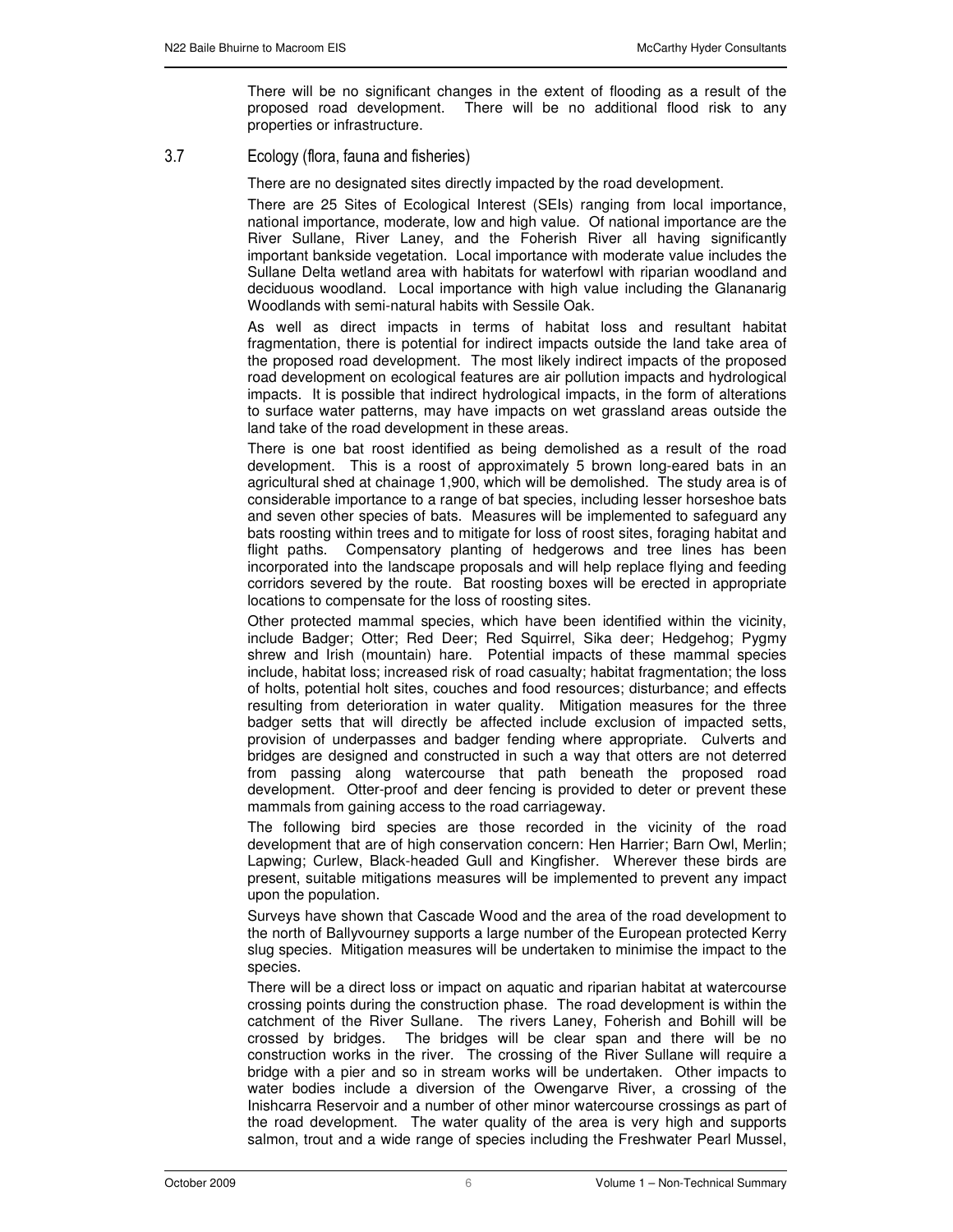which is European protected and an endangered species. Any works affecting water bodies will be strictly controlled to minimise the impact to the water quality of the area.

The ecological and fisheries value of the watercourses will be maintained through sensitive design and construction methods. The Contractor will prepare and maintain and Environmental Operating Plan (EOP) in-line with the NRA guidelines. All works will be conducted in consultation with the relevant Fisheries Boards including South Western Regional Fisheries Board. This will assist in preventing, managing and/or minimising significant environmental impacts during the construction phase. A number of compensation measures have been suggested to minimise the overall impact of the proposed road development.

### 3.8 Cultural Heritage

There are a total of 12 recorded (RMP) sites that will be will be adversely impacted on by the proposed road development. There are two recorded (RMP) sites (possible ringfort AH 8 and fulacht fiadh AH 12) that will be directly impacted on by the road development. (A possible souterrain may also be directly impacted).

Located in the townland of Bealick (AH 34), there is a stone row, thought to mark the spot of a 10th century battle involving Brian Boru. The row will not be physically impacted on by the proposed road development and the area has been subject to archaeological testing; nothing of archaeological significance was discovered.

Within the area adjacent to the road development, there are 2 sites classed as National Monuments in State Care (Carrigaphooca Castle AH 21 and stone circle AH 22). The castle itself is located over 200m to the south of the route and the stone circle is also located over 150m from the proposed route. The impact to the setting of these sites will be minimised as far as possible with appropriate landscape planting.

During the course of this assessment, Areas of Archaeological Potential and Sites of Archaeological Potential were identified. These are sites and areas that are not recorded but have been identified by the assessment team. Based on the assessment, appropriate mitigation measures have been proposed for these sites.

The IRA ambush site occupies a position either side of the existing N22 within the townland of Cúil na Cathrach. The site consists for the most part of rocky outcrops looking down onto the existing N22. The proposed route will impact on the western edge of the site, passing to the west of the monument that was erected to commemorate the battle and avoiding the main area of engagement. To mitigate against the adverse impact that the route will have on the site, it has been recommended that a full metal detector survey be undertaken within the ambush area, along with a topographical survey, to map the various outcrops. The metal detector survey should be carried out under licence to the Department of Environment, Heritage and Local Government, in consultation with the National Museum of Ireland and the Project Archaeologist.

There are 35 Built Heritage sites are located in or partially within the proposed CPO of the route. None of these directly affected sites are listed within the Record of Protected Structures for County Cork or have statutory protection.

Mitigation measures, both at pre-construction and construction phase, will be undertaken as directed by the Architectural Advisory Unit of the Department of the Environment, Heritage and Local Government, in compliance with national policy guidance and statutory provision for the protection of the architectural, archaeological and cultural heritage.

#### $3.9$ r Quality

The main impact on air quality during construction is dust generation. The construction activities are classified as major and there are 211 properties identified within 100m of the road development that may have significant dust impacts, in the absence of mitigation measures. The extent of any construction air quality impacts will be limited to the duration that any section of the road is being constructed.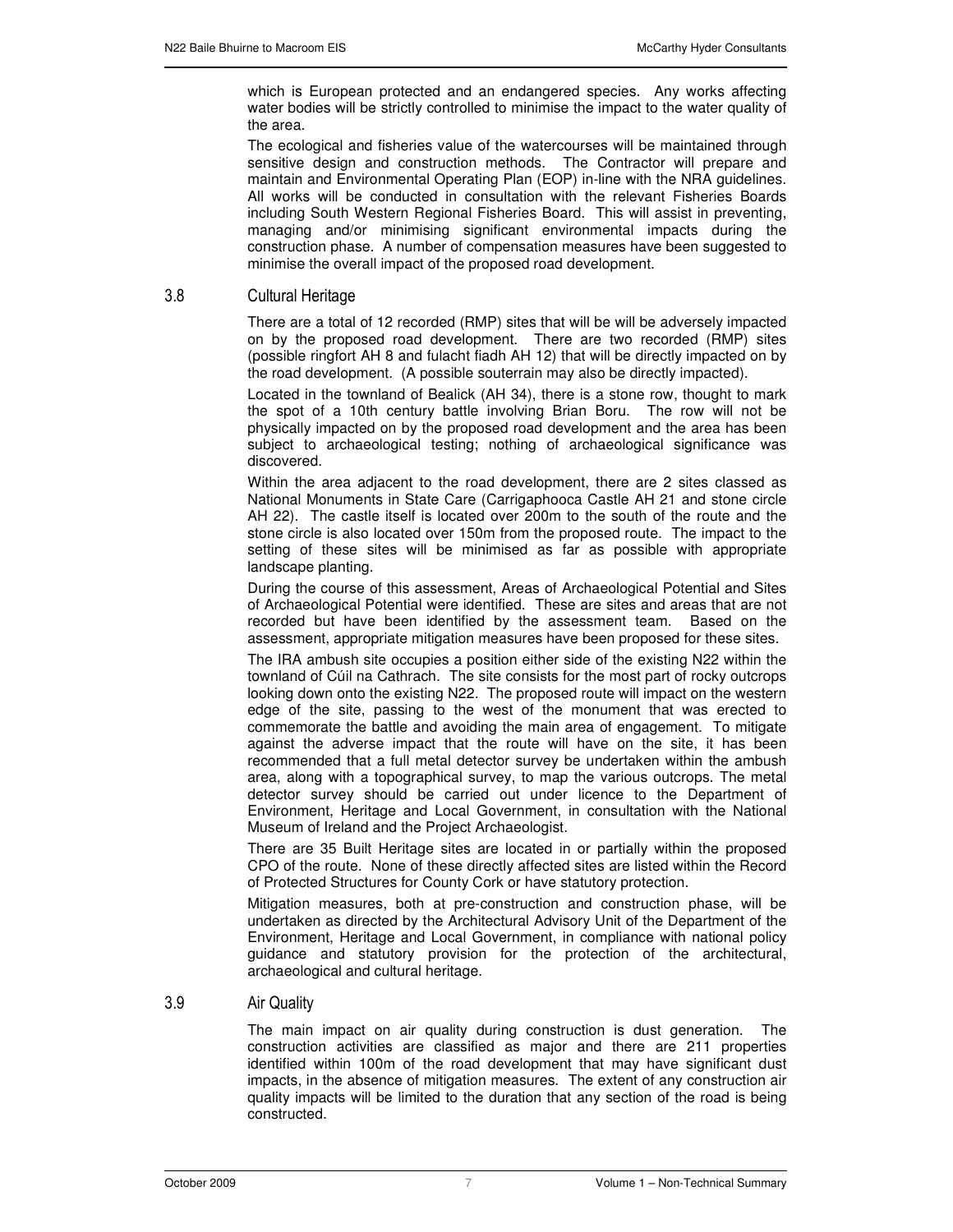The impact on air quality due to emissions from heavy vehicles associated with the construction work is unlikely to cause a significant deterioration of ambient air quality.

The proposed road development will not result in any significant air quality impacts. All levels are within the standards set by Air Quality Standards Regulations. As traffic will divert from the existing N22 to the proposed road development, there will be an improvement in air quality for a large number of properties. There will, therefore, be an overall improvement in air quality following the development of the road development.

#### $3.10$ se and Vibration

Baseline monitoring surveys have shown that properties that front the existing N22 are currently exposed to high traffic noise levels. This is due to their close proximity to the road and the traffic flows. The proposed road development will remove the majority of traffic from the existing N22 and will have a beneficial impact on these properties.

All construction noise will comply with appropriate guidelines and mitigation measures, as detailed in the Environmental Operating Plan (such as selection of appropriate plant, phasing of construction activities, use of screens and enclosures around noisy activities, restrictions on working hours etc.) will be implemented. By the nature of the works this impact will be temporary.

Due to ground conditions there may be some use of explosives during the ground excavation/construction process. In general, the use of explosives is liable to give rise to vibration. A number of sensitive properties have been indentified and these will be surveyed prior to construction.

A total of 16 residential properties will require noise mitigation. Based on the current road design and likely noise mitigation measures there will be 2 properties that will exceed the noise levels set out by the NRA for national road schemes. Of the 162 properties assessed, 98 will experience a positive impact in terms of a quieter noise environment.

### 3.11 Non-Agricultural Land Use and Amenities

The Preliminary Design has minimised the requirement to demolish property. However, it will require the acquisition of one derelict property and one nonresidential agricultural property used for storage, resulting in a moderate adverse impact. Two inhabited properties will be acquired and will result a severe adverse impact.

There will be moderate adverse impacts to 6 residential properties, with 35 residential properties experiencing minor adverse impacts. The Preliminary Design has largely avoided land- take from commercial property. Only one yard used by a haulage company will be impacted by the road development. Community, recreation and amenity areas are unaffected.

Four local roads are to be severed by the proposed road development and alterative routes will be provided.

During the construction phase access will be maintained to properties. Landowners will be consulted and informed on the timing of works. A Construction Management Plan and Environmental Operating Plan will be in place for the construction works and phasing to ensure minimum disruption to traffic on existing roads.

Where access to residential properties from public roads is affected by the Preliminary Design, alternative access arrangements will be provided at an appropriate location.

Overall there will be a minor adverse impact to non-agricultural land use and amenities.

#### 3.12 Geology

The existing geology, soil conditions and the geo- environmental setting of the existing highway boundary and the study area have been considered.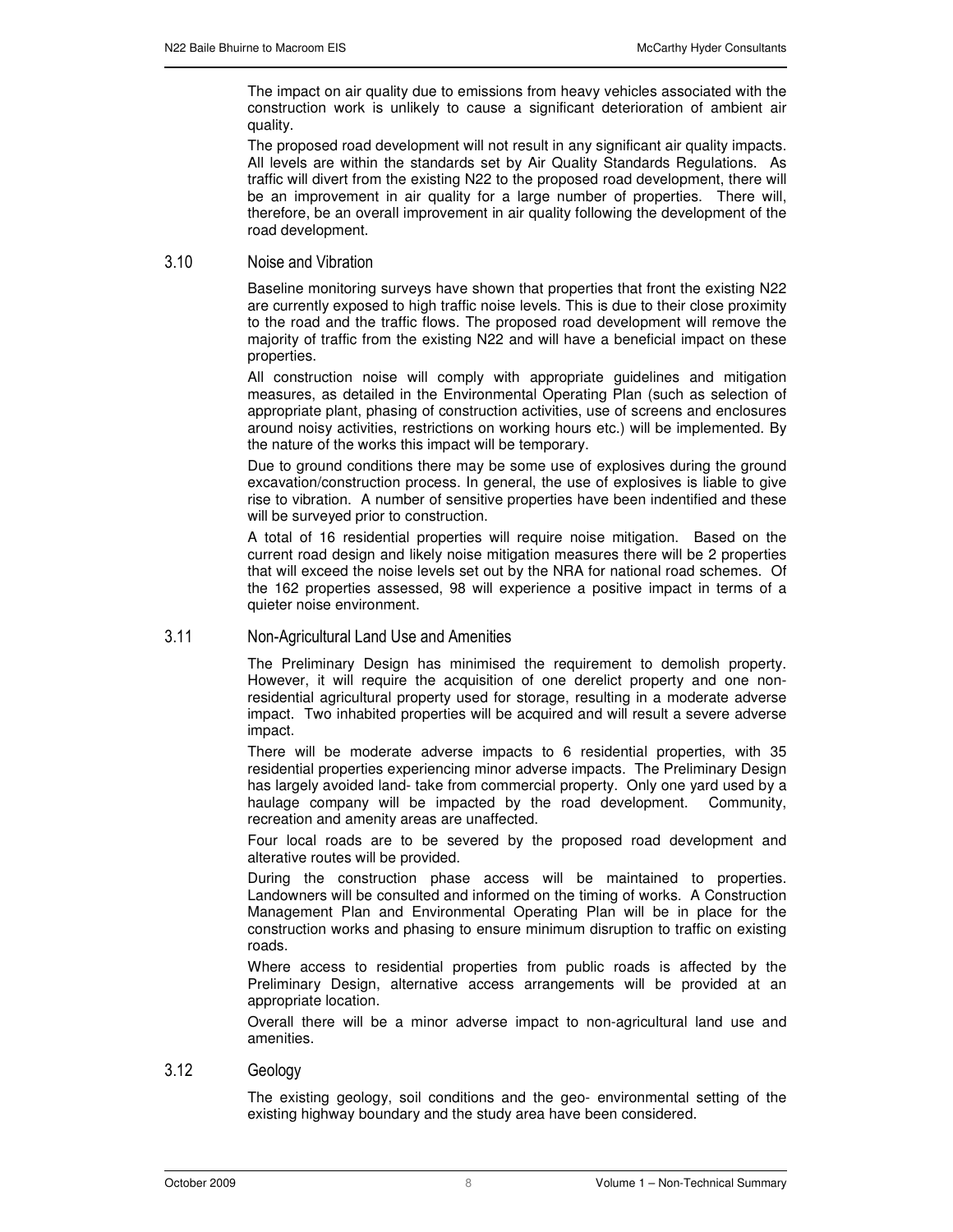There are no known sites of potential geological heritage or protected geological areas in the vicinity of the route. There are a number of possible sources of contamination within the study area. These include the former Shanakill landfill that is situated to the south- east of Macroom along the existing N22 and the Macroom Iron Foundry that was located behind Bealick Mill.

The overall environmental value (sensitivity) of the various geological attributes within the study area is considered low and the magnitude of impact or degree of change due to the road development on the attribute is considered to be 'negligible'. The overall significance of the road development on geology is considered to be neutral.

### 3.13 Hydrogeology

Overall, the proposed road development has a negative impact on the local groundwater conditions. Adverse impacts of the proposed road development may result during the construction of road cuttings, from temporary dewatering works, drainage design and from contamination during construction. However, as the bedrock aquifer is not a principal aquifer unit in Ireland, small local impacts may be tolerated assuming the residual impacts on groundwater receptors are minimised. Although groundwater quality can be adversely impacted by many aspects of the road development, this can be mitigated for by use of appropriate pollution control measures.

#### $3.14$ nter-relationships

Any significant development in terms of scale or geography has the potential to affect a wide range of environmental factors, many of which are inter- related. In terms of the road development there are numerous interactions between the various subject areas. These interactions have been incorporated into the mitigation measures.

#### $3.15$ tigation Commitments

During the EIA process extensive mitigation measures have been developed to minimise potential impacts of the construction and operation of the road development. The mitigation measures cover all subject areas discussed above. The mitigation ranges from further investigation during the Detailed Design stage, to ecological checks immediately prior to construction phase, fencing requirements, dust control measures during construction, and mitigation such as landscaping and drainage for the operation of the road development.

#### 3.16 Summary

Overall, the Environmental Impact Assessment (EIA) process has determined that the road development will not have a major adverse impact on the existing environment. Where potential impacts have been identified as significant, appropriate mitigation measures will be employed in order to eliminate or minimise adverse effects. Mitigation measures will be developed further and finalised as part of the Detailed Design stage.

## 4 The Way Forward

### 4.1 Objections and the Oral Hearing

An application for approval of the proposed development will be made to An Bord Pleanála under Section 51 of the Roads Act, 1993 (as amended by the Planning and Development Act 2000).

Written submissions may be made to An Bord Pleanála and objections must be made within 6 weeks of the publication date of the EIS and CPO. Before making its decision on whether the proposed road development should be constructed, the Bord must consider the EIS and any submissions made. In addition where an oral hearing is held the Bord must consider the report and any recommendations of the Inspector holding the oral hearing.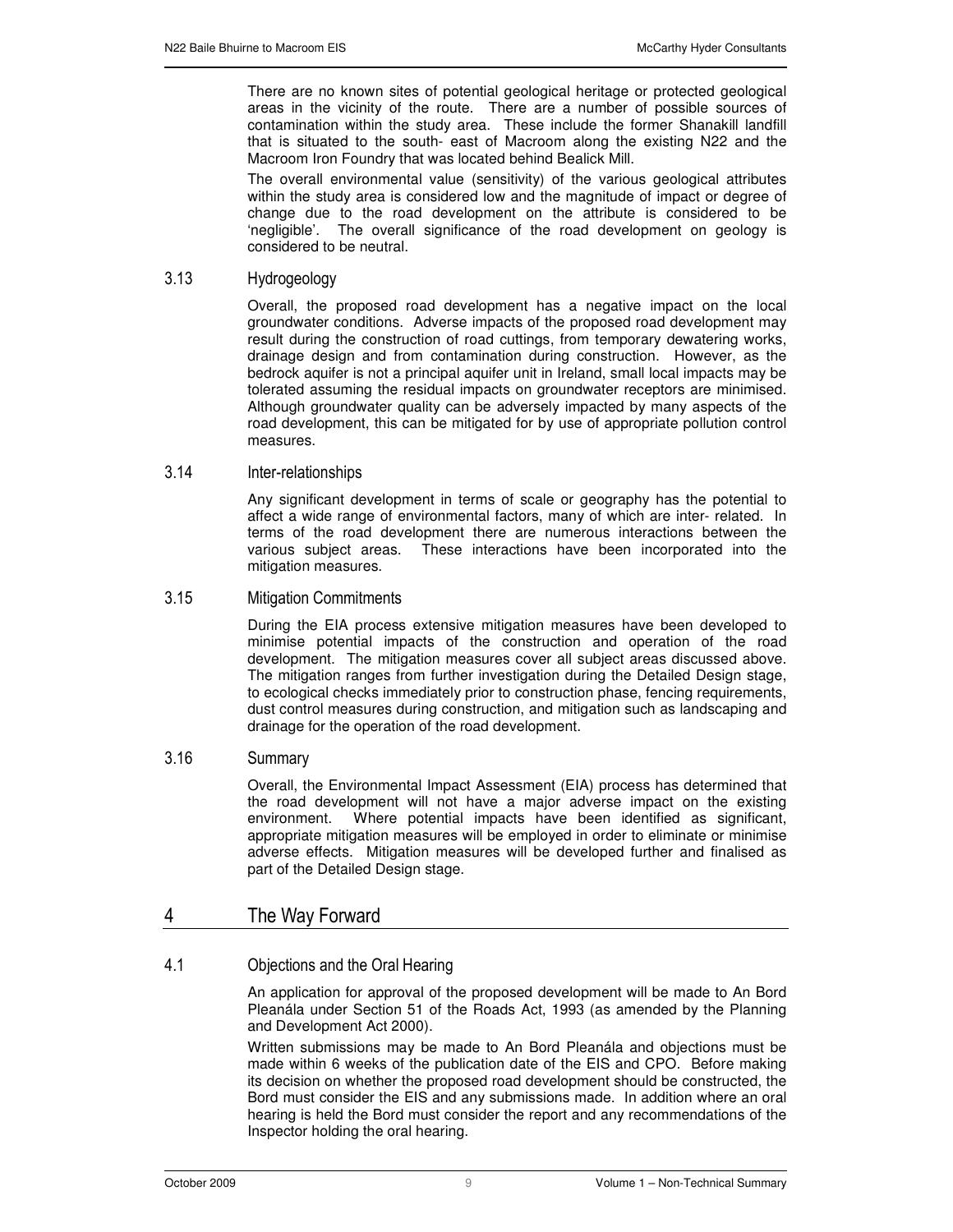## 4.2 Further Information

If you require further information about the project please contact the N22 Baile Bhuirne to Macroom Project Engineer at:

> Cork County Council National Roads Office Glanmire Cork Tel: 021 4821046

If you require further information about how to make an objection or information on the oral hearing please contact An Bord Pleanála at:

#### 64 Marlborough Street,

# Dublin 1. Phone: 1890 275 175 (Lo-call) or (01) 858 8100 Fax: (01) 872 2684 Email: bord@pleanala.ie

#### $43$ ewing the EIS

Copies of the Environmental Impact Statement will be made available in local locations as follows:

- Cork County Council, County Hall, Carrigrohane Road, Cork;
- Cork County Council National Roads Office, Richmond, Glanmire, County Cork
- Cork County Council, Macroom Area Office, Town Hall, Macroom, County **Cork**

(All on working days between the hours of 9.30 and 1.00pm and between 2.00pm and 4.30pm)

The EIS will also be made available at Leabharlann Baile Bhuirne, Baile Mhic Ire, Contae Chorcai, during the following opening hours:

Tuesday 10.00am to 1.00pm and 2.00pm to 6.00pm Thursday 2.00pm to 7.00pm Friday 10.00am to 1.00pm and 2.00pm to 6.00pm Saturday 10.00am to 1.00pm (Closed on Saturday of bank holiday weekends)

The EIS will be made available on the Cork County Council website.

The EIS are can be purchased on CD for  $€5$  or in hard copy as follows:

- Volume  $1 -$  Non Technical Summary  $-610$
- Volume 2 Main Text €55
- Volume  $3 -$  Drawings  $-$  €350
- Volume  $4$  Technical Reports  $E$ 250

For copies, please contact:

The N22 Baile Bhuirne to Macroom Project Engineer Cork County Council National Roads Office **Glanmire** Cork